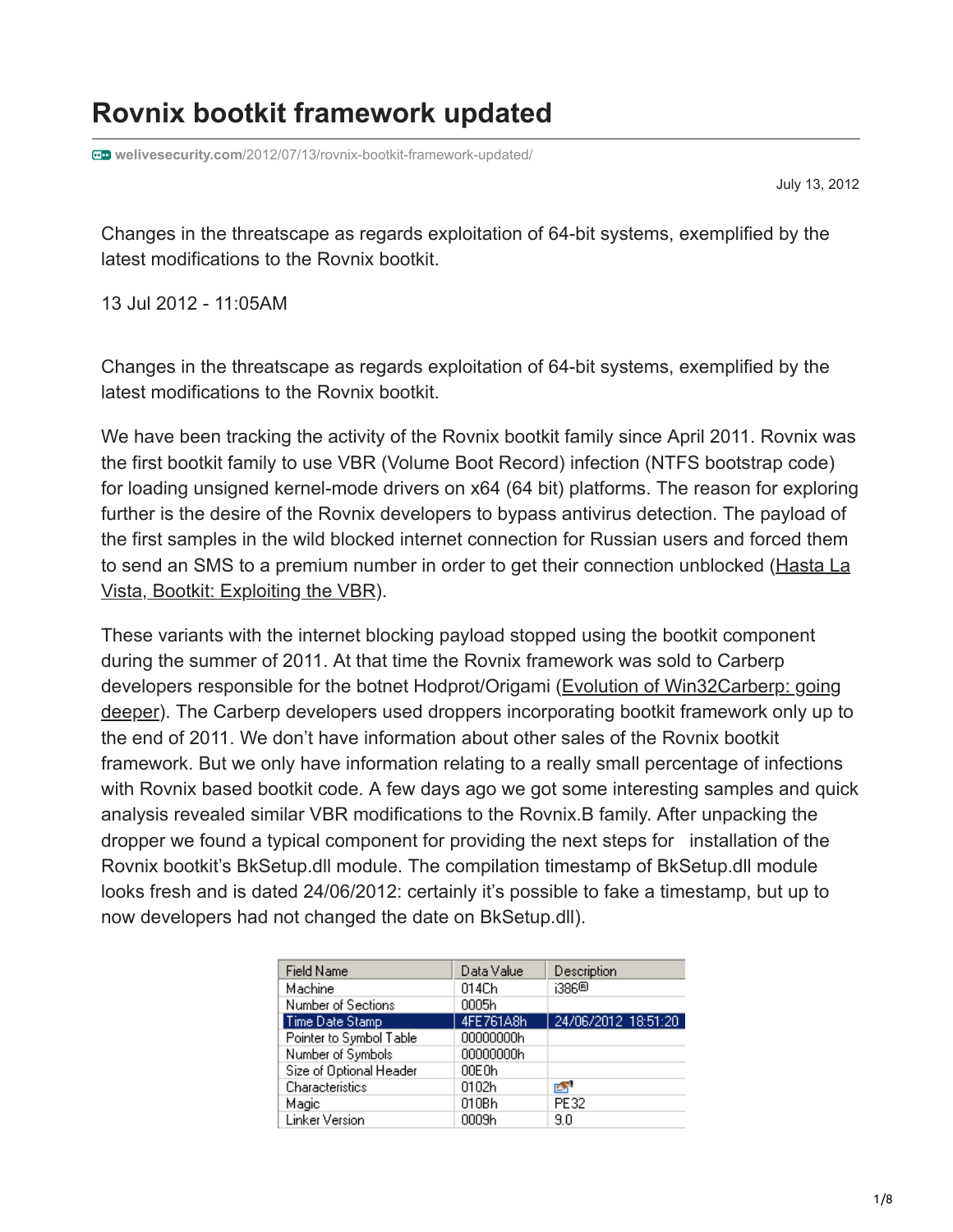There is also a version information structure to be found in the resource section of BkSetup.dll filled as follows:

| Child Type:         | StringFileInfo     |
|---------------------|--------------------|
| Language/Code Page: | 1033/1200          |
| FileDescription:    | BkSetup Library    |
| FileVersion:        | 2, 4, 0, 0         |
| InternalName:       | BkSetup            |
| LegalCopyright:     | Copyright (C) 2011 |
| OriginalFilename:   | BkSetup.dll        |
| ProductName:        | BkSetup Library    |
| ProductVersion:     | 2, 4, 0, 0         |
|                     |                    |

The file version has been changed to 2.4: previously, Carberp used version 2.1 of BkSetup.dll and stored the information in the debug string sent to the C&C as debugging information.

| BKSETUP_z04x: BK setup dll version 2.1.                  |
|----------------------------------------------------------|
| BKSETUP x04x: Attached to a 32-bit process at Oxxx.      |
| BKSETUP_%04x: Detached from a 32-bit process.            |
| BKSETUP: Failed generating program key name.             |
| BKSETUP: Already installed.                              |
| BKSETUP: OS not supported.                               |
| BKSETUP: Not enough privileges to complete installation. |
| BESETUP: No joined payload found.                        |
| BKSETUP: Installation failed because of unknown reason.  |
| BKSETUP: Successfully installed.                         |
| <b>BKSETUP: Version: 1.0</b>                             |
| BESETUP: Started as win32 process OxXx.                  |
| BKSETUP: Process Bxxx finished with status xu.           |
| <b>BKSETUP: Version: 1.0</b>                             |
| BKSETUP: Started as win32 process OxXx                   |

The base functionality of BkSetup.dll is centred on the process of infection and setting up the hidden storage partition. A call graph of the main BkSetup.dll routines looks like this:

| <b>STEAT</b>                            |                                                         |                   |
|-----------------------------------------|---------------------------------------------------------|-------------------|
| est is it il anvitad.                   |                                                         |                   |
| <b><i><u><b>In ITALIANS</b></u></i></b> | <b>HERCHOEKENING</b>                                    |                   |
|                                         | <b>LiteFasinad</b>                                      | interest is the a |
| <b>All State</b>                        |                                                         |                   |
|                                         | <b>(freeigncedies)</b>                                  | come the          |
| 1800300                                 | <b>CotkickFactifie</b><br><b>Settle Land support in</b> | . .               |
|                                         | <b>Infrasterite Judenscetabontrattion</b>               | outlie attest     |

A new sample with a new version of the Rovnix bootkit framework is indirect evidence of renewed sales activity and in the near future we may possible be able to disclose details of the relationship between Rovnix and other malware families. And now we will go deeper into the technical details of the Rovnix.D modification.

## **Polymorphic bootstrap code**

Since Rovnix.B the modified bootstrap code has used polymorphic code in order to bypass static antivirus signature detection. Originally, polymorphic decryption code was detected in Carberp samples incorporating bootkit code. The following figure shows the basic workings of the polymorphic decryption code.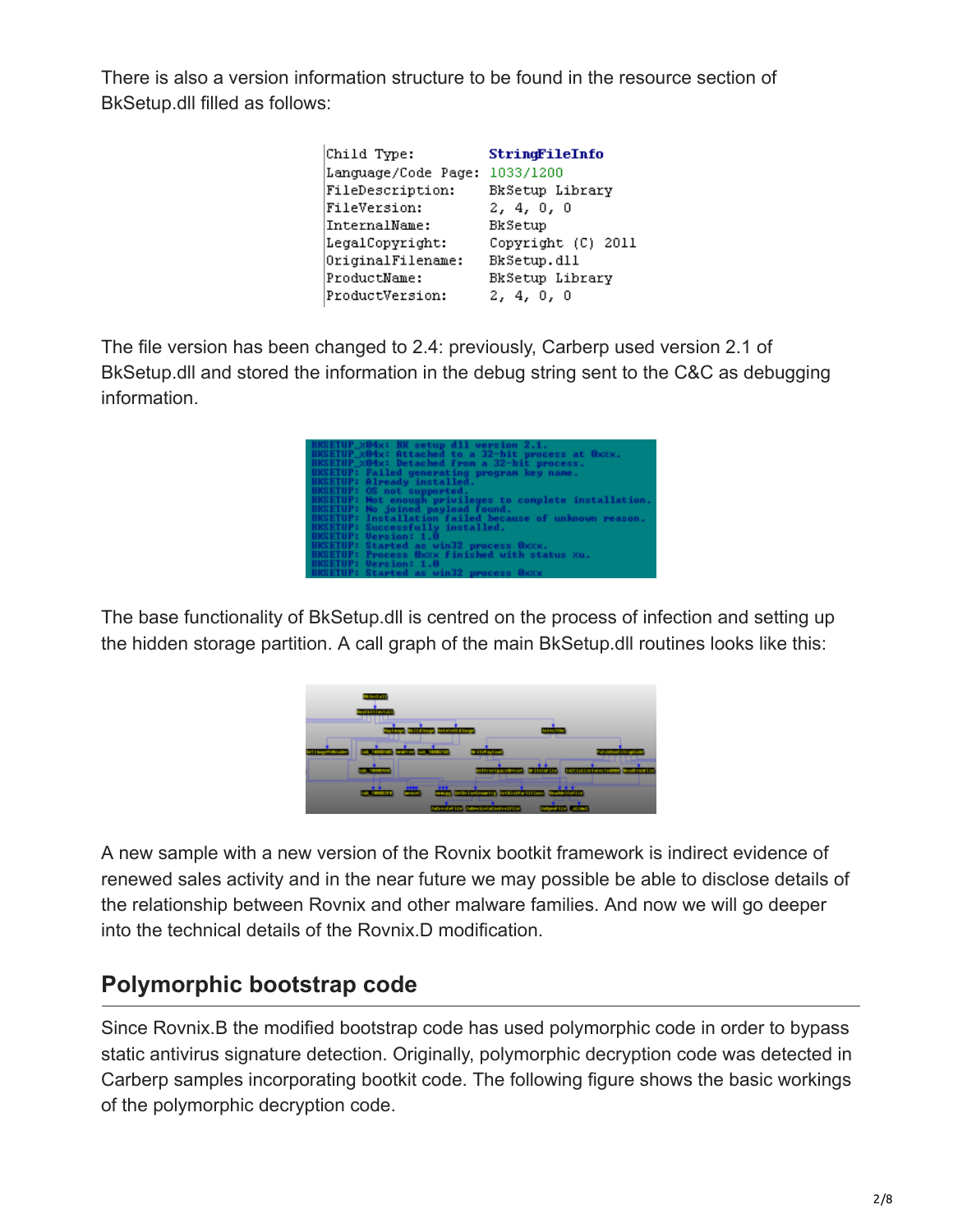

A simple trick of polymorphism based on permutations of the basic code blocks always results in the malware's getting control of the decrypted malicious VBR code. The basic code blocks look like this:

|              | push   | C <sub>5</sub>  |                      |
|--------------|--------|-----------------|----------------------|
|              | ca11   | \$+3            | lasic Block 1        |
|              | pop    | ax              |                      |
|              | j np   | short loc 48    |                      |
|              |        |                 |                      |
|              |        |                 |                      |
| $10C$ $7:$   |        |                 |                      |
|              | nou    | CK <sub>F</sub> |                      |
|              |        |                 |                      |
| $10C_$ $R:$  | 1odsw  |                 | lasie Block 2        |
|              | xor    | ax, dx          |                      |
|              | j np   | short loc_55    |                      |
|              |        |                 |                      |
|              |        |                 |                      |
| $10C_F$ :    |        |                 |                      |
|              | add    | si, bp          |                      |
|              | pop    | bp              | Basie Block N        |
|              | retf   |                 |                      |
|              |        |                 |                      |
|              |        |                 |                      |
| $10c_{13}$ : |        |                 |                      |
|              | add    | ax,             |                      |
|              | nov    | si, ax          | <b>Basic Block 3</b> |
|              | add    | bp, ax          |                      |
|              | jmp    | short loc_45    |                      |
|              |        |                 |                      |
|              |        |                 |                      |
| $10C_1C$ :   |        |                 |                      |
|              | push   | $1 - 10$        |                      |
|              | pop    | $d$ 5           |                      |
|              | assume | ds:nothing      | <b>Basic Block</b>   |
|              | nou    | cx, [di]        |                      |
|              | sub    | ecx,<br>з       |                      |
|              | nov    | <b>Tdi</b>      |                      |
|              | jmp    | short loc_61    |                      |
|              |        |                 |                      |

[polymorphic code from Rovnix.B]

The reason for using polymorphic code is to bypass static signature detections by antivirus engines: this code can only be detected generically using emulation. Emulation is a technique closely related to sandboxing where the code is executed in a safe virtual environment in order to analyse it dynamically. The differences between the Rovnix.D and Rovnix.B versions are presented in this flow graph: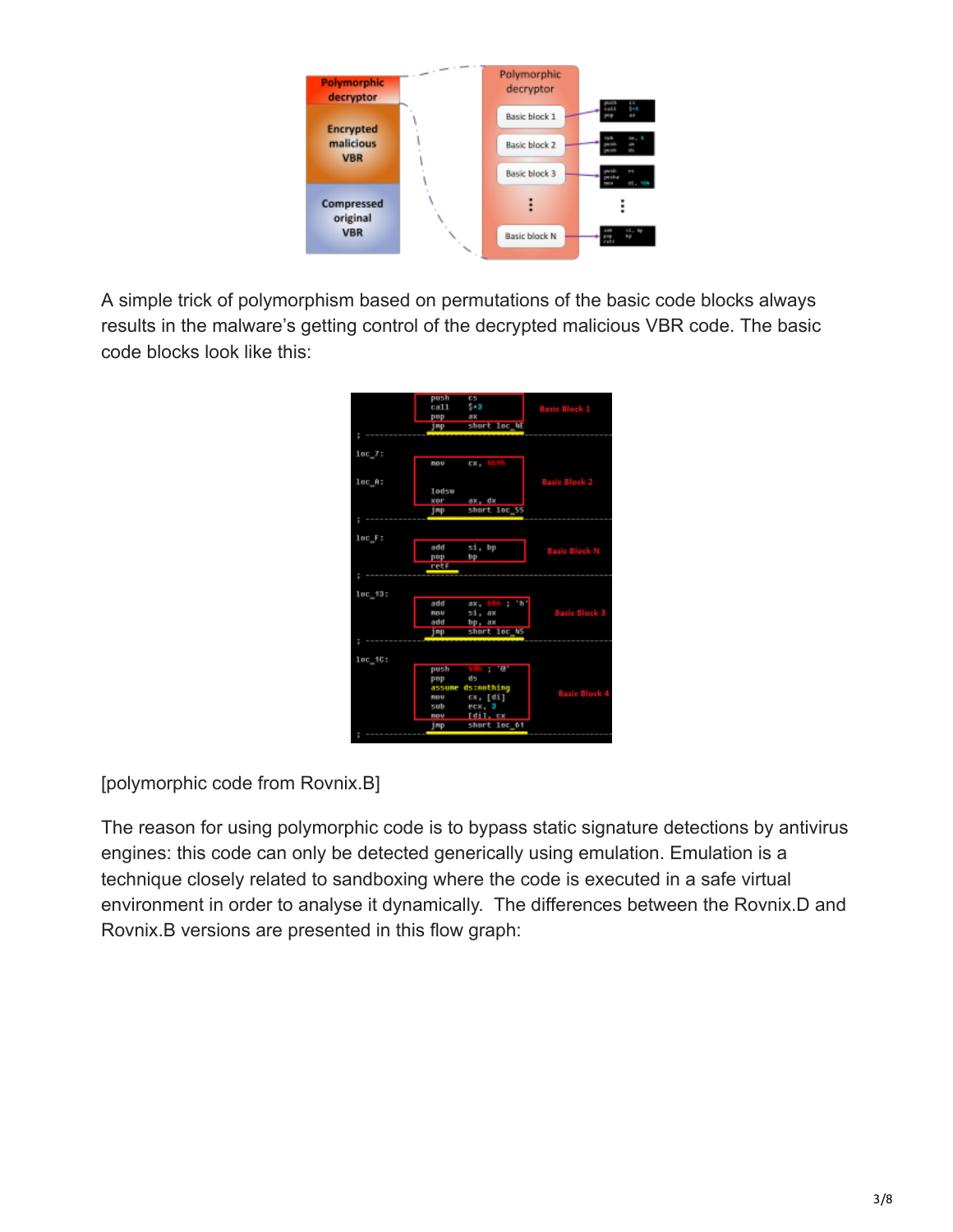



[Rovnix.D variant (left) and Rovnix.B variant (right)]

The place where the encrypted malicious VBR is stored has been changed too, and after execution of the polymorphic code, control is transferred to the decrypted malicious VBR code. The different placement of the encrypted malicious VBR looks like this:

| -IMP to decrypt VBR code- |          |  |
|---------------------------|----------|--|
| ,                         | Roynix.B |  |
| JWP to decrypt VBR code   |          |  |
|                           | Roynix.D |  |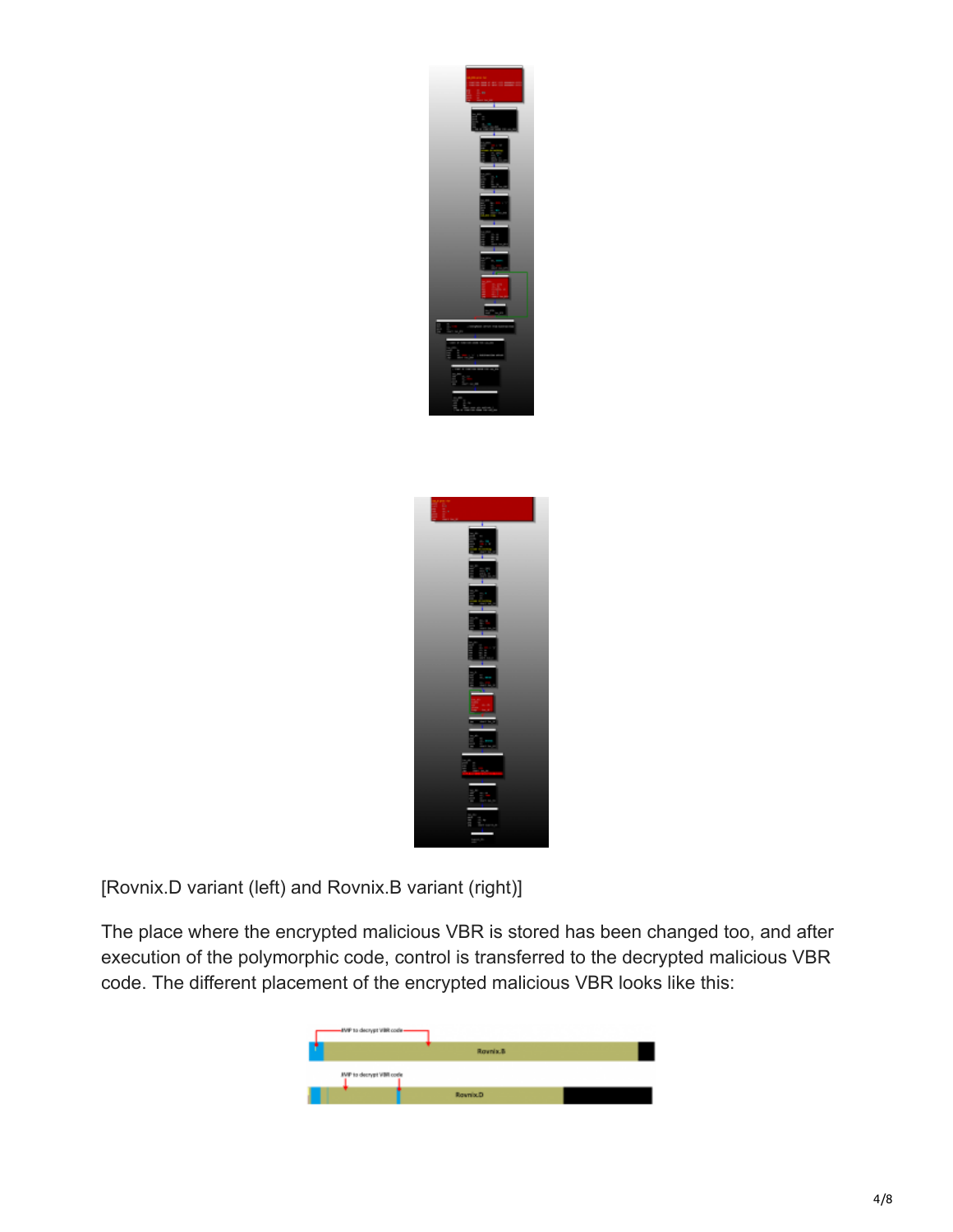We also found changes to the function for decrypting and reading the malicious unsigned driver from raw sectors in the hard drive. These sectors are not used for general hidden storage, but only as a location for storing the malicious driver, which injects the payload into specified user-mode processes on the infected machine. Differences can be seen in the following figure:





[Rovnix.D variant (left) and Rovnix.B variant (right)]

All these changes are directed towards bypassing antivirus detections and do not represent fundamental changes in the general Rovnix bootkit framework structure.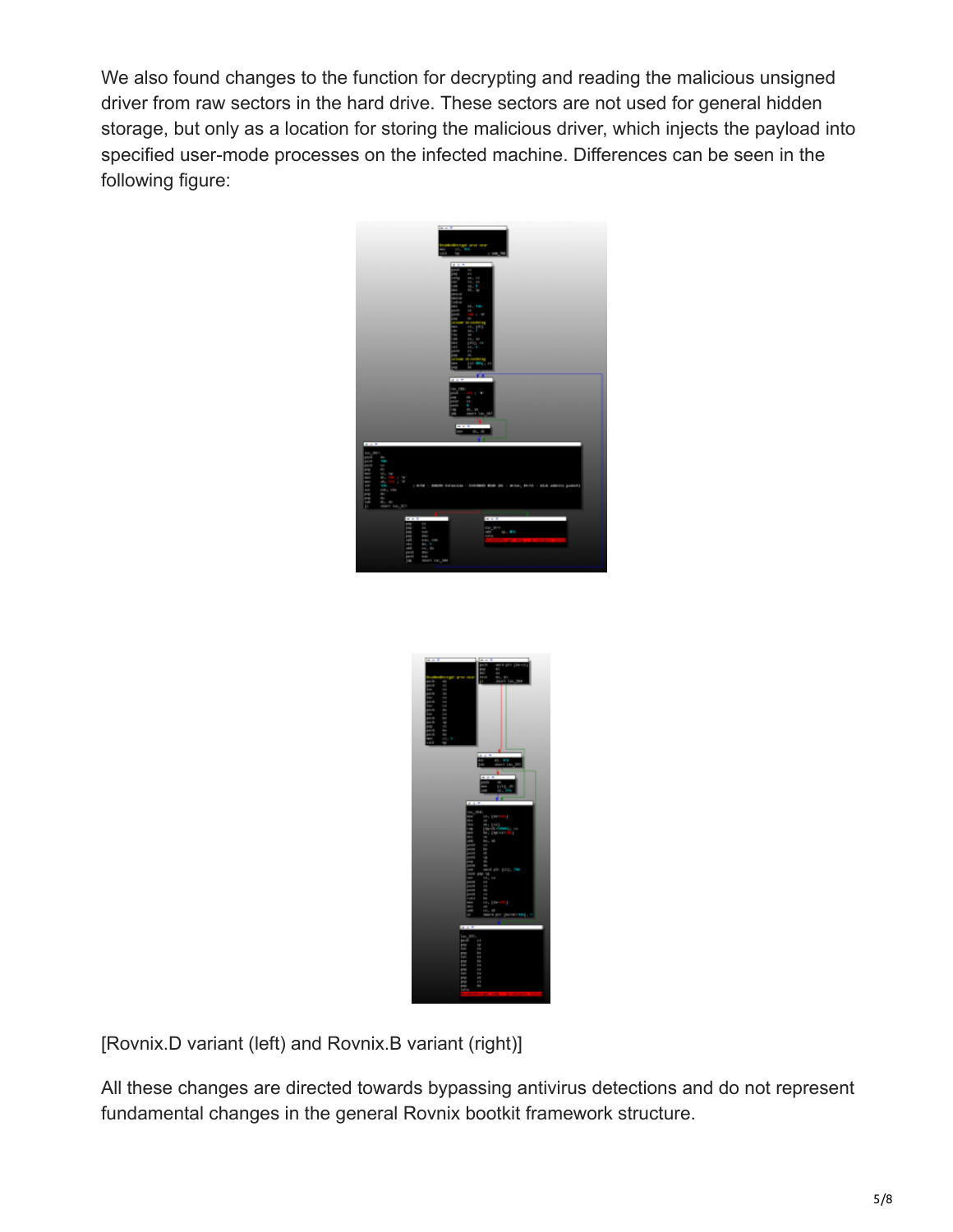## **Changes in hidden file storage**

The structure of the hidden file system looks similar to the previous Rovnix modification and has already been described in previous blog posts (Rovnix Reloaded: new step of [evolution\). However insignificant changes were found in the file system initializatio](https://www.welivesecurity.com/2012/02/22/rovnix-reloaded-new-step-of-evolution)n code. A strange function call was detected with the ability to read the file INJECTS.SYS from hidden storage.



This curious function extracts one or two paths from the file INJECTS.SYS to files on the standard file system. The function code is presented in the figure below:



Control flow never gets to execution of this code because the condition always receives NULL and control is never transferred to this code. In my opinion this modification in Rovnix.D is used for tests, and we aren't seeing many detections in the wild. Rovnix.D seems to be a transitional version in preparation for something else, but at this moment we don't have a clear understanding of what that might be.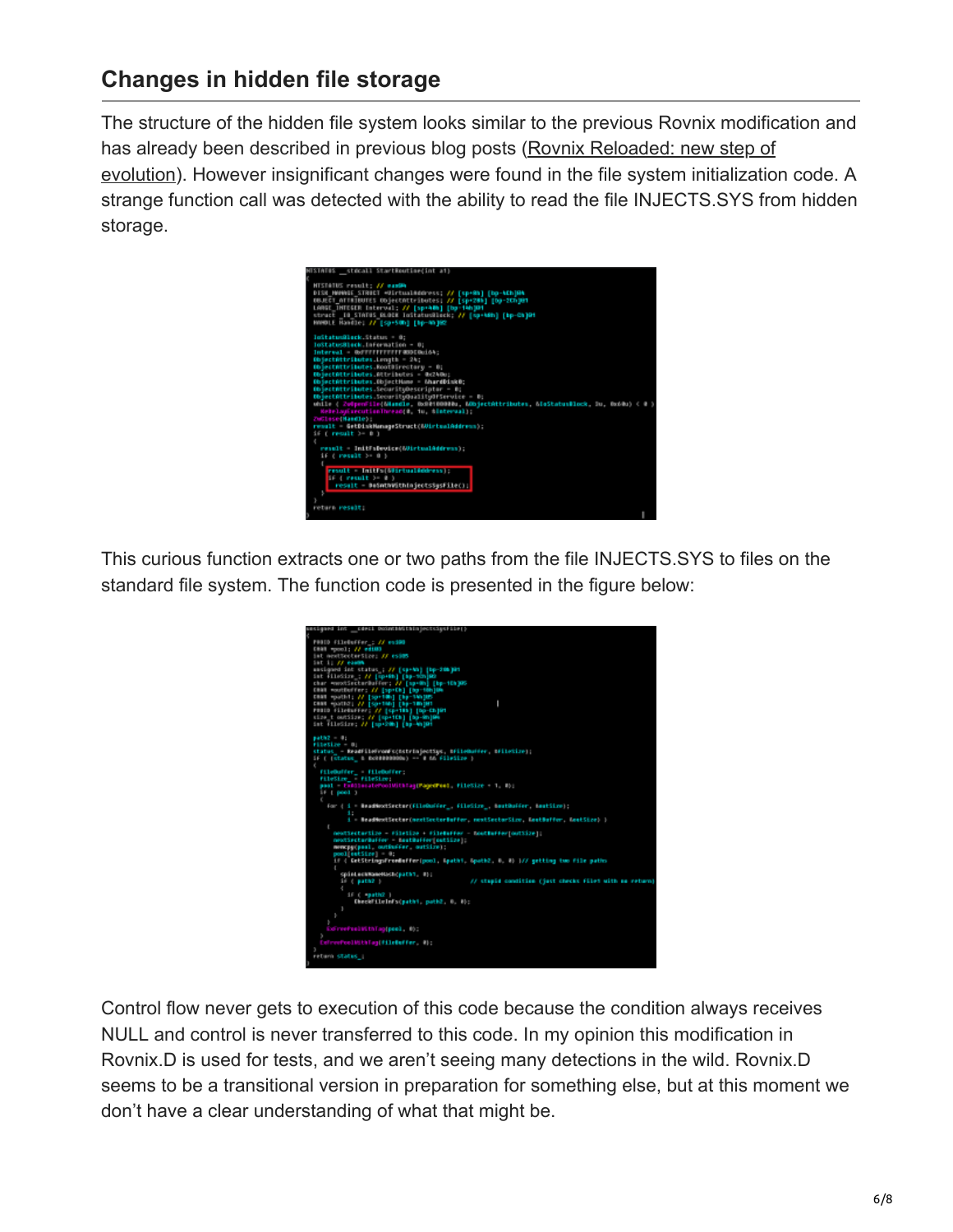## **Payload**

The payload module includes functionality for downloading and executing additional modules from the C&C server. This module does not provide hooks and other malicious modifications to system memory, and is not generally detected by most common antivirus engines.

The C&C domain is rtttt-windows.com

The payload module works in multithreading mode and can communicate with the malicious driver. For synchronization reasons the payload generates the mutex: Global<Generated string>. The call graph for the main thread looks like this:



The payload module can also send an encrypted buffer to the malicious driver to be written to hidden storage and injection into processes. Before this Rovnix has not used any functionality for multiple injects, and provided only one payload module. Rovnix.D can use multiple payloads and can be used to provide a botnet for rent, and at the end of the rental period the payload will be changed.

## **Conclusion**

At this moment changes can be seen in the landscape of complex threats for the x64 platform. The Sirefef (ZeroAccess) family has been migrated to user-mode in its latest modifications [\(ZeroAccess: code injection chronicles](https://www.welivesecurity.com/2012/06/25/zeroaccess-code-injection-chronicles)). Olmarik/Olmasco (TDL4 and MaxSS modification) does not account for a large percentage of infections in the wild and has stopped evolving ([The Evolution of TDL: Conquering x64\)](http://go.eset.com/us/resources/white-papers/The_Evolution_of_TDL.pdf). Why are rootkits/bootkits for the 64 bit platform dying? In my opinion the ways in which x64 systems can be infected are severely limited, and the search for something new requires ample time and considerable experience on the part of the developer. Most bootkit infections have used MBRmodification, but this method is pretty old and by this time most common antivirus engines provide checks for a modified MBR. The Rovnix family used other ways to infect with modification of the VBR, but a constant stream of new modifications necessitates the provision of a great deal of debugging information to the C&C. The complexity of development and debugging on multiple platforms is one reason for the high price of the Rovnix bootkit framework. For example the fully-featured builder costs \$60.000 including basic support for half a year. This price is only for the bootkit package and excludes the cost of exploits for escalating privilege in order to get access allowing modifications deep into the system.